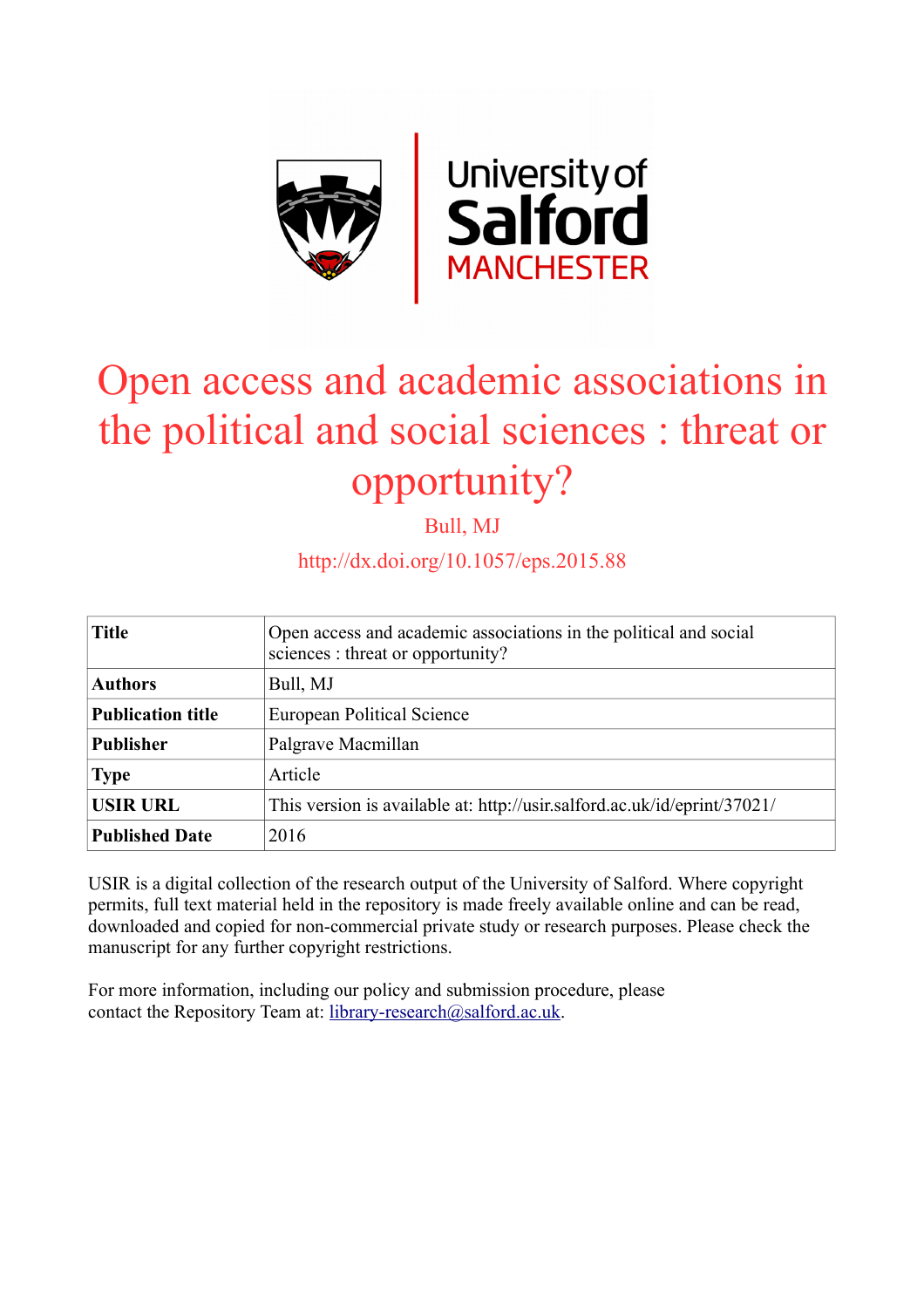### **Open**

## **SYMPOSIUM**

## open access and academic associations in the political and social sciences: threat or opportunity?

martin j. bull

School of Arts & Media, University of Salford, Salford M5 4WT, UK E-mail: m.j.bull@salford.ac.uk

advance online publication, 15 January 2016; doi:10.1057/eps.2015.88

#### Abstract

Academic associations are a vital part of the academic community, facilitating the interaction of researchers and production of knowledge, yet the impact of Open Access on their future has been too often regarded as marginal to the main discussion. Open Access presents an evident threat to those associations, which have become dependent upon a sizeable proportion of their income coming from owned journals published in conjunction with publishers. Yet, Open Access also presents opportunities, and academic associations should be bold in using a combination of their expertise, prestige and experience in publishing to ensure their futures in a newly emerging market.

**Keywords** open access; academic associations; learned societies; social science; political science; journals

The online version of this article is available Open Access

Cademic associations or learned<br>societies play a fundamental role<br>in many social scientists' careers, societies play a fundamental role in many social scientists' careers, and even those who do not use them are certain to be indirectly benefited by their existence. Whether it is attending a conference or workshop, attending a Ph.D. or a Summer School, drawing on research published in a journal or a book, listening to a keynote lecture, lobbying government and so on, academic associations

are invariably often at the heart of an academic's activities, facilitating, in organizational and other ways, interaction with others and the production of research and teaching. Academic associations articulate, protect and enhance academic interests in ways that supplement or reinforce – rather than undermine – the role played by their employers (universities) and trade unions in relation to their working conditions and performance. They oil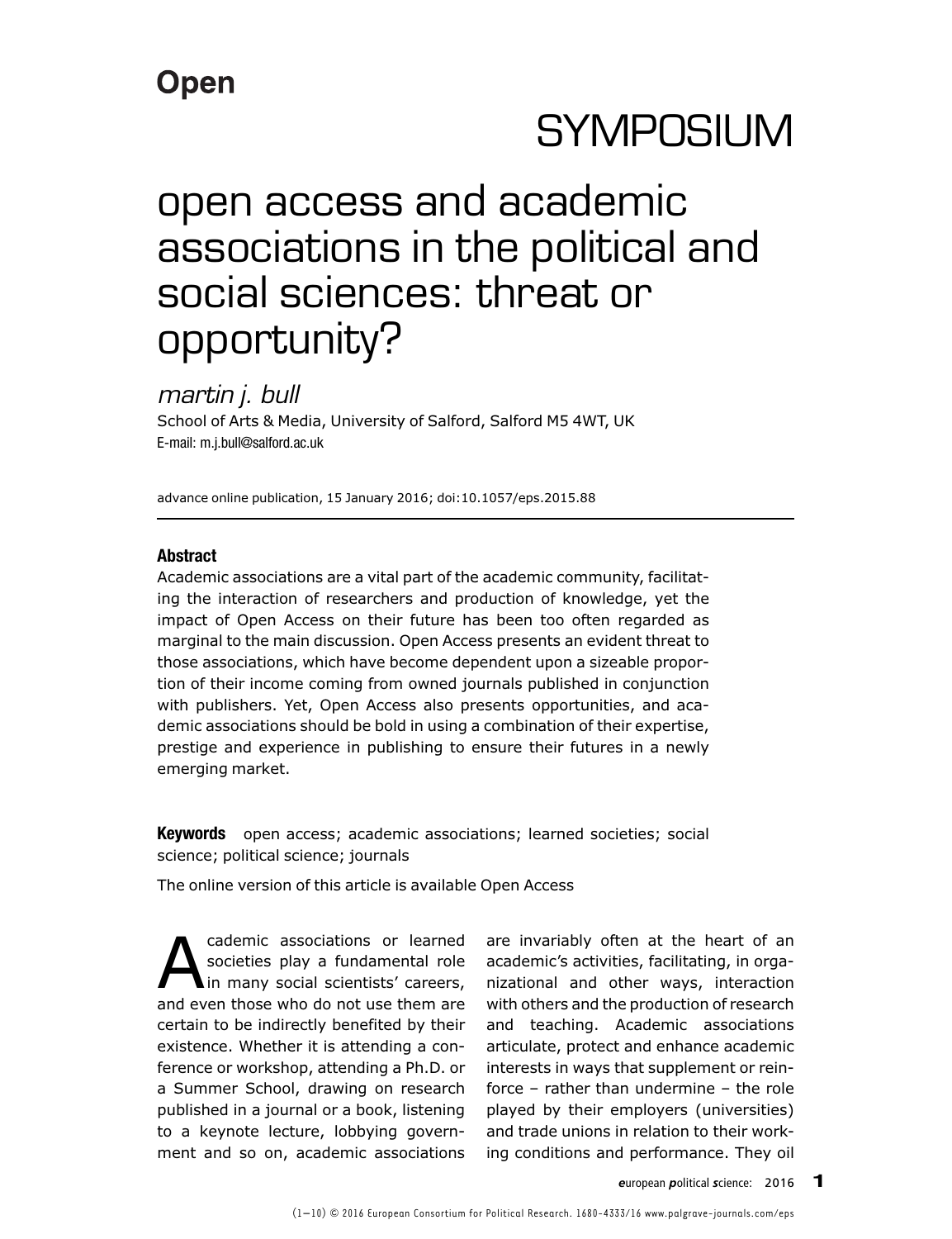the academic machine, especially by enhancing the quality of interaction between academics in different national and international settings. In the absence (to this author's knowledge) of any commonly-accepted definitions of academic associations or professional societies we can propose the following as a working definition:

An association of individuals or institutions (or both) which are almost exclusively academic, and which exist in order to facilitate the development of a defined disciplinary, sub-disciplinary or multi-disciplinary area, through a range of activities of a supportive, facilitative and interactive nature, including: organizing conferences and workshops, running training programmes, supporting the mobility of researchers, inviting prestigious speakers, designing and giving out prizes and awards, representing and lobbying government and public bodies, disseminating research through publishing activities, and any other activities which further the research and teaching interests of the area.

It should immediately be noted that this definition encompasses a wide variety of academic associations. They range from small sub-disciplinary or multidisciplinary associations which might have no permanent staff and simply run an annual conference or focus their activities around a journal, to the large national and cross-national associations – such as the American Political Science Association (APSA), the UK Political Studies Association (PSA) and the European Consortium of Political Research – which have significant financial turnover, permanent staff and a large range of activities, and which usually involve publishing ventures, especially journals (see, for example, ECPR, 2015).

Seen in this light, it is curious that the implications of Open Access (OA) for academic associations and possible solutions

### '[Academic associations] oil the academic machine …'

to the dilemmas posed have not figured more prominently in the debate. From the perspective of those campaigning for OA, it may be that the future or fortunes of academic associations under OA are largely irrelevant because of the 'rightness' of the OA cause. From the perspective of those implementing OA, it is not clear how aware government and its representatives are of the importance of academic associations to academic and publishing life. In the United Kingdom, for example, one of the countries where significant regulatory, legislative action has occurred, ignorance about the role of academic associations seems clear, despite the Finch (working group) report (on which the government had acted) having raised concerns about the implications for academic associations under OA ([Working](#page-10-0) [group on expanding access to published](#page-10-0) [research findings, 2012:](#page-10-0) 91). It could also be argued that OA has not consistently been given the attention it deserves by academic associations themselves, at least in the social sciences and humanities, which – in contrast with some areas of the sciences – have arrived 'late' to the OA party.

Yet, the implications of OA for academic associations are potentially very significant, simply because their development and growth has owed much to their activities in setting up journals, finding publishers to publish and distribute those journals, and reaping the financial rewards of doing so. It follows that, if moves toward OA were to entail – as widely feared – a drop in the financial return to academic associations, then these associations are facing a marked change in their circumstances and business models which need to be confronted. In confronting them, these associations need also to assess the extent to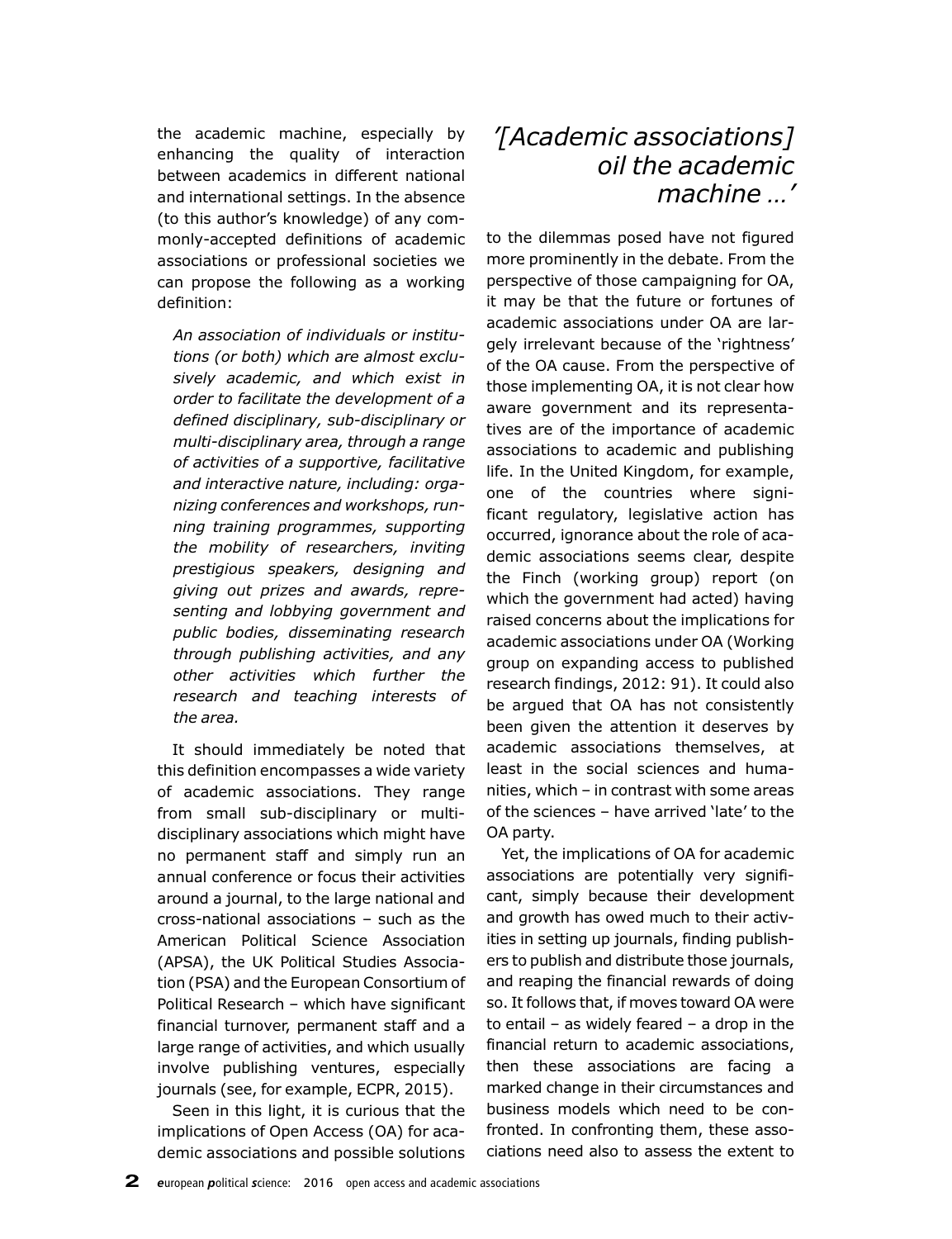which OA might also present opportunities to be exploited. This article therefore analyses the implications of OA from two perspectives: the threat OA poses and the opportunities it might present.

#### OA AND ACADEMIC ASSOCIATIONS: THE THREAT

The business model of most academic associations is based on generating income through three routes: membership fees, conference fees and publishing activities. The last of these has been critical to the bigger associations and, to a large extent explains their growth, because income generated through the arrangements with publishers has allowed the associations both to keep membership and conference fees relatively low (and therefore membership numbers and attendance at conferences high) and expand the range of services that can be offered to members. Between 1970 and 1997 the cost of institutional subscriptions to journals rose by an average of 13 per cent a year (they were 30 times more expensive in 1997) [\(Beverungen](#page-10-0) et al, 2012). This is not, of course, all down to increased profit. On the contrary, there has been a veritable transformation of what journals look like in terms of size, offering, formats, delivery and so on, which has required significant investments on the part of publishers. Nevertheless, the constant increase in subscription costs has led to a decline in the average number of subscriptions, which has been offset by the growth in new journals, so that there are now more journals each with fewer subscriptions. Overall, in the past two decades it is estimated that the number of journals has grown by 200–300 per year, with the existence of about 16,000 academic journals today [\(Beverungen](#page-10-0) et al, 2012). Consequently, for those academic associations owning their own journals, income from journal

subscriptions (and specifically institutional subscriptions) has risen steeply over the years (and almost certainly more steeply than membership and conference fees). For example, one of the richest national political science associations, the UK's PSA, saw income from the publisher of its journals rise from £126,084 in 2000 to £511,279 in 2014.<sup>1</sup>

It is therefore the existence of academic associations' publishing activity which creates an inherent dilemma for many of these associations. On the one hand, seen in purely theoretical terms (as a blueprint of an 'ideal society'), it is difficult to argue in principle against OA. If one of the goals of academic associations is to disseminate knowledge about its disciplinary area, then it seems inherently difficult to support a system of pay walls and barriers to access put in place by publishers. OA promises, on all counts, to make research more widely and immediately available to the academic community and beyond. For those most passionate about a rapid and wholesale transition to OA, then, the case is made.

On the other hand, many academic associations are confronted by the reality that they have made significant financial gains from their publishing activities and that OA threatens to undermine those gains. Looking at the maths, it is clear that the likely income that can be generated from Article Processing Charges (APCs) is not going to match the levels of income generated through the traditional subscription model. One estimate is that the average income generated by an article is likely to drop from US\$5,000 in the subscription model to under \$2,000 in a Gold OA model [\(Esposito, 2013\)](#page-10-0) (although that is not to say that the maths is necessarily simple in its scenarios – see, e.g., [Velterop, 2005:](#page-10-0) 15–20). The UK's PSA, in its submission to the first independent review of the UK's Research Council's policy on OA, noted that 'If all the articles published in the PSA journals (based on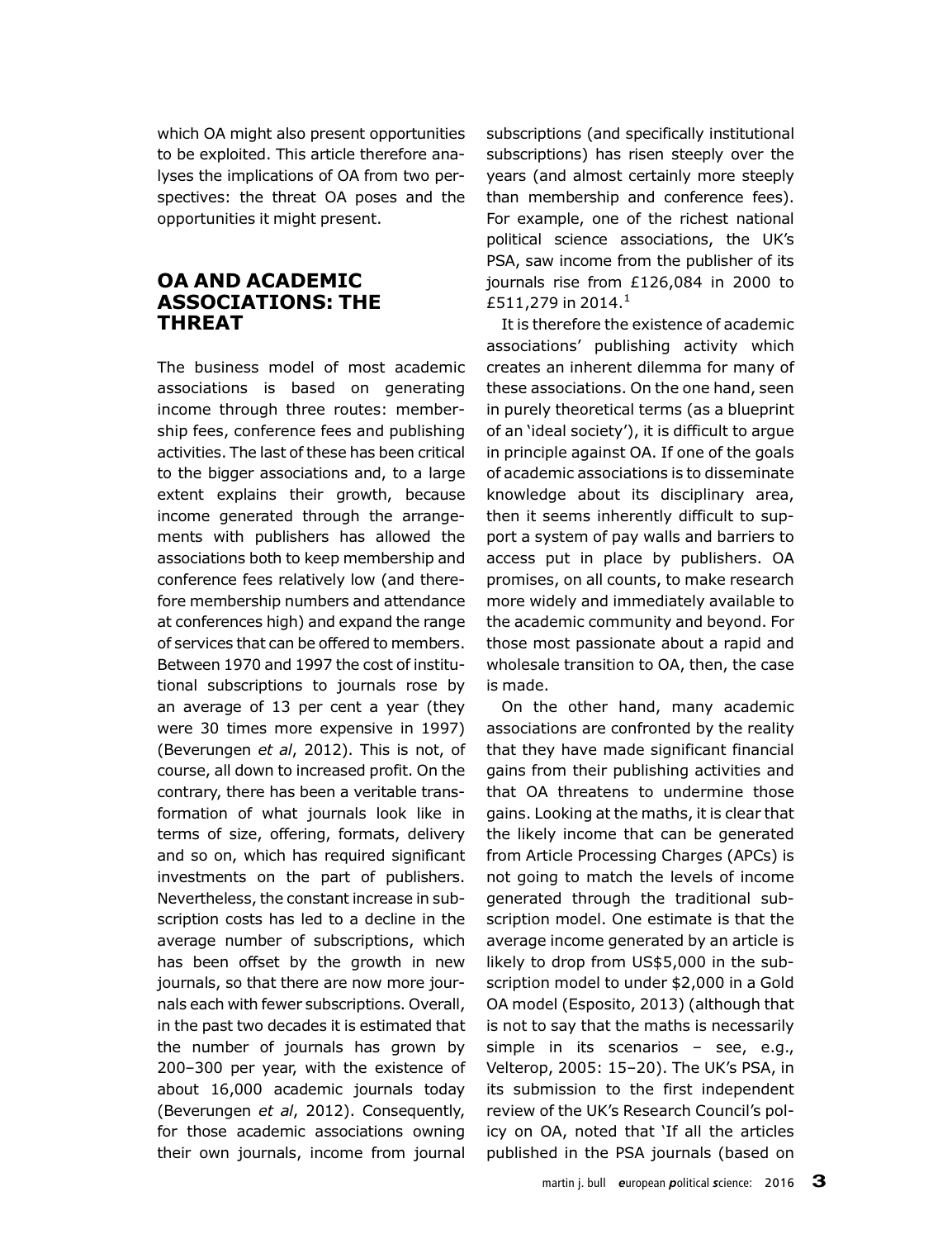2013 volumes) were published using the Gold model and we were to cease charging subscriptions, the total income generated by our four journals would fall by approximately 50 per cent. This would barely cover expenditure and publication would not be viable' [\(PSA, 2014:](#page-10-0) 1); this, moreover, for an association whose journals account for over 60 per cent of its income (ibid.). For some observers, the implications for academic associations are grim: 'A comprehensive OA paradigm … is pretty much a frontal assault on professional societies … perhaps it is time to acknowledge the twilight of the professional society' ([Esposito, 2013\)](#page-10-0).

The dilemma facing academic associations may explain the apparent reticence of many of them to engage more emphatically with the OA debate and take up a clear position in it.<sup>2</sup> They are conscious that an argument that could be made (in theory) for OA threatens their ability to thrive, if not survive, in such a brave new world. This may also explain why academic associations have, to some extent been overlooked in the discussion, or worse, implicitly lumped in the same category as publishers, as organizations which have 'done well' out of the subscriptionbased model and whose fate in a world of OA is either deserved or of little interest.

Yet, there are notable differences between publishers and academic associations, if only in the level of vitriol often poured on the activities of the former, accused of appropriating public resources to feed their profits: 'The poverty of the current journal publishing system is one described by a double, even triple, appropriation of public resources. Universities pay for staff who write, review and edit journals for free; they then have to buy these journals back from the publishers at highly inflated prices. The result is that more and more journal content is stored behind the firewalls of for-profit publishing conglomerates, whereas the public, which has vested interests in seeing the

'… many academic associations … have made significant financial gains from their publishing activities and … OA threatens to undermine those gains'.

outcomes of (tax-payer funded, if not all) research, has little or no access to that knowledge' ([Beverungen](#page-10-0) et al, 2012: 936). Meanwhile, it is the publishers who claim the intellectual property rights for the knowledge produced by the universities but do not recompense them for doing so. The profits the big publishers reap are in the region of 30–40 per cent, and their control over the market is strong. For example, Elsevier, Wiley, Springer, Kluwer and Informa together, controlled about 36 per cent of market share in 2009 (ibid.: 930–932).

Academic associations, of course, are not completely free from these sort of charges. They own a significant proportion of journals (many having started life as 'in-house' publishing projects of a largely primitive nature to test demand) produced with publishers, through which they have seen rising income, largely on the basis of rising subscription prices: and as annual price rises are based on an agreement between the two (the publisher proposing, the academic association approving), then academic associations must carry some responsibility for the price hikes over the past three decades.

Yet, at the same time, there is, of course, a significant difference between the two types of organization. Most publishers are commercial organizations (and perhaps it is odd to criticize them for doing what they are meant to do – make profit), while academic associations have, for the most part, charitable status. They are non-profit-making, and, therefore, any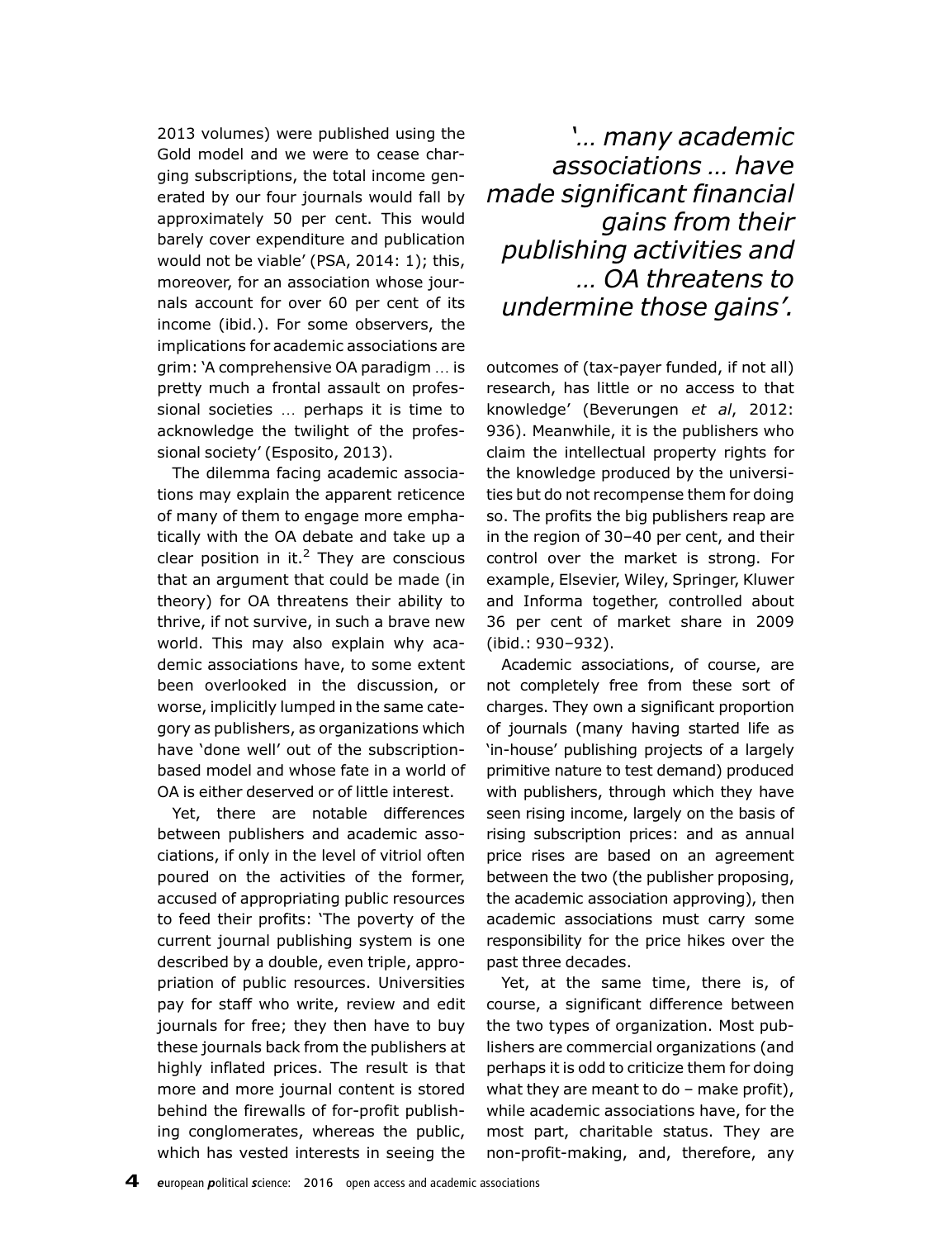surpluses they make – beyond funding the running of the organization and maintaining a safe level of reserves – are (because they have to be) ploughed back into benefits for the members. In this way, the income generated by an academic association's publishing activities has been and is used to expand the range of services offered by the association to the discipline. Indeed, it could be argued that the academic associations which have become the biggest providers of services to their members are precisely those which have been able to generate income from publishing activities.<sup>3</sup>

There can be no doubt, therefore, that academia has benefited from the income made by academic associations from journal publishing. Moreover, while there is a growing debate over the value that publishers (in the world of the internet) bring to the publishing process itself ('We believe the publisher adds relatively little value to the publishing process': Deutsch Bank on Elsevier in 2005 – quoted in [Monbiot, 2011\)](#page-10-0), few question the vital role that academic associations play in facilitating the production of research by academics. It could be added, too, that where comparisons have been made, the price per page of journals owned and published by academic associations or university presses is 3–9 times less than those published by commercial publishers [\(Beverungen](#page-10-0) et al, 2012: 931), an indication, perhaps, of the absence of a 'profitmaking' instinct in the former.<sup>4</sup>

It follows that, if moves toward OA have implications for the capacity of academic associations to deliver their services, then – irrespective of the potential importance of OA to delivering their goals – it has to be looked at both cautiously and, if necessary, ambitiously. The question, in other words, may not be whether or not to support the idea of OA but rather how to reach OA without damaging irreparably what academic associations currently provide to the academic industry. Because academic associations are nonprofit-making, there is no inherent dilemma in them accepting OA (on the contrary, it meets their goals, as has been said), and if the world had developed in a different way (i.e., with OA at its heart at the outset) then academic associations would have carved out a vital role based on the levels of income generated by that model. However, many academic associations have built up their organizations on the basis of income generated by a different (subscription-based) model, and they have both a level of fixed costs and a range of activities shaped by that model, which are difficult, if not impossible, to undo or adjust overnight.

It is, therefore, probably less a question of whether or not to move toward OA than of the transitional costs for academic associations of doing so. It has been said that academic associations are not facing a fiscal cliff but certainly a fiscal slope, the steepness of which is difficult to identify or predict. That level of uncertainty is not a good position to be in. What therefore are the choices facing academic associations in this position?

#### OA AND ACADEMIC ASSOCIATIONS: AN OPPORTUNITY?

We can look at three possible scenarios for academic associations and how they might unfold, or are unfolding in the present climate, and specifically those associations which own journals and are currently in a publishing relationship with a publisher.

#### SCENARIO ONE: STAYING WITH THE 'PURE' SUBSCRIPTION MODEL

The first approach to consider would be simply to stay with the 'pure' subscription model. This is, however, by now largely a non-existent option, at least for those journals that academic associations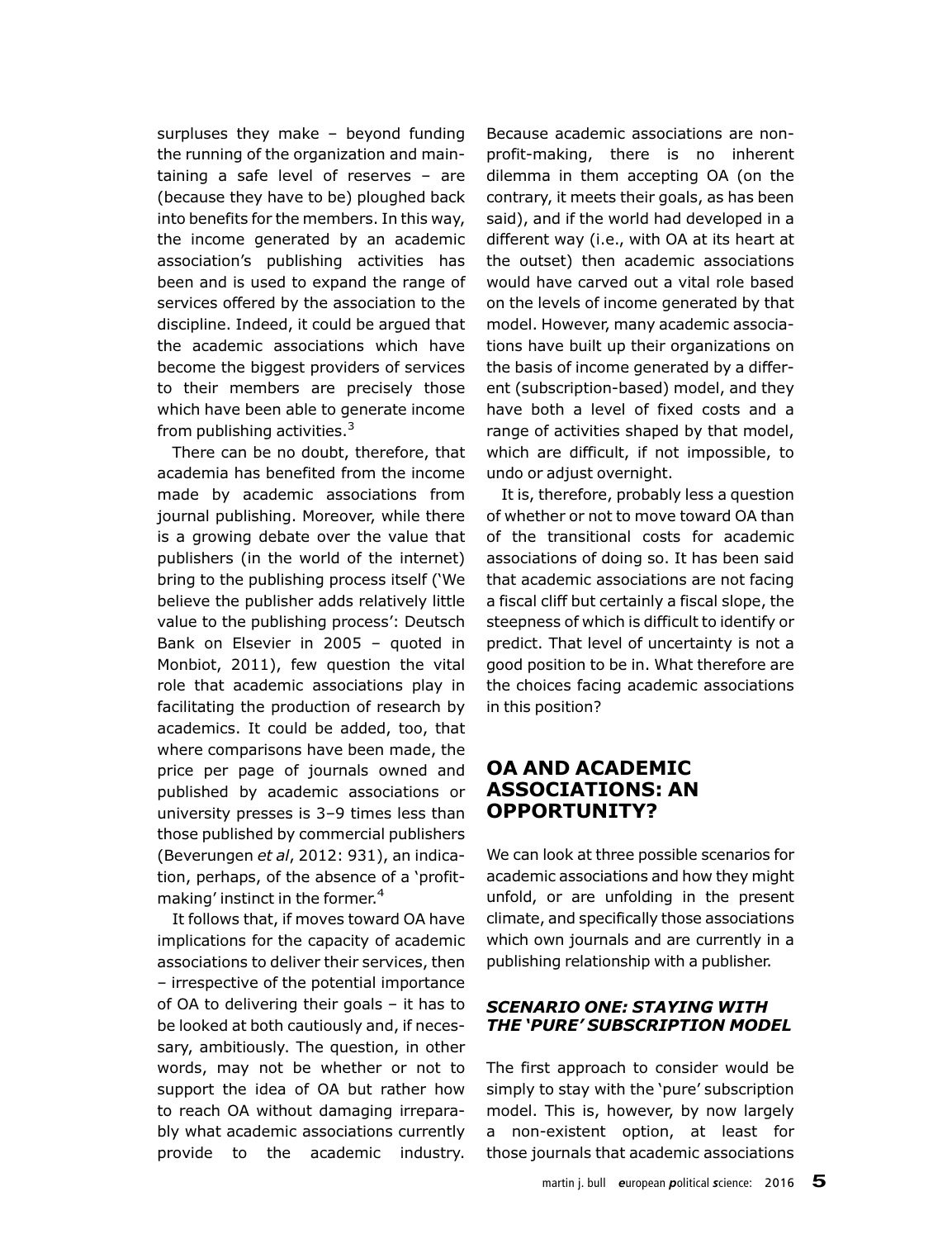publish in conjunction with commercial publishers or university presses. A 'pure' subscription-based model with no provision for any form of OA publishing, with or without APCs, is rare in journals today, has barely existed for some years, and is highly unlikely ever to exist again. If we take recent decisions of the UK government and its Research Councils as indicative of things to come elsewhere, then journals opting for 'pure' subscription and no provision for OA would be consigning themselves to an almost impossible future. Since research published in journals on the back of a Research Council funding grant or submitted for consideration in the 2020 Research Excellence Framework (the UK's re-named research assessment exercise) is required to appear in OA format, any journal, to be able to publish high-quality research by UK scholars, will have to make some provision for OA publishing. The question, therefore, is less whether or not academic associations opt for OA than what exact form of OA they adopt.

#### SCENARIO TWO: GOING FOR GOLD

The second approach is for an academic association to transform its journal into one based on Gold OA, with APCs and no embargos. In short, authors would pay an APC up front and have their work accessible immediately, with journal income being derived from the APCs. For academic associations there are two possible routes to this. One would be without a publisher. In other words, where an academic association owns a journal, it takes it back into its own in-house publication, ending its relationship with the publisher and going it alone. The association then needs to consider the investments necessary to host the journal online in an accessible and user-friendly way, the cost of administering the journal and the APCs that would be necessary to sustain it. The other route would be Gold OA with a

'… a sizeable number of so-called predatory publishing ventures launching Open Access journals with the sole aim, it seems, of making money …'

publisher, where (at the point of renewal of contract), a tender would be put out to publishers to bid for a Gold OA-only contract. That contract would probably have to be based on a different approach to sharing the costs and income than currently prevails.

This is not necessarily so risky if one considers what has been happening in the journals market, with the emergence of a sizeable number of so-called predatory publishing ventures launching OA journals with the sole aim, it seems, of making money, and where quality may consequently be sacrificed for money.<sup>5</sup> Academic associations have a lot to offer in such a market with their existing highquality journals. With regard to drops in income, projections of life under OA are hazardous to say the least. On the one hand, on the basis of existing charges, it is evident that a journal based on APCs would generate only a fraction of the income it currently generates through subscriptions. On the other hand, would anyone have predicted in 1970 that journal subscription prices would, by 1997, increase in price thirty-fold? It should not, therefore, be assumed that APCs will remain static once and if a Gold OA regime establishes itself.

Yet, at the same time, it has to be recognized that for individual academic associations to take such a decision with their prestigious and income-generating journals would be a high risk option insofar as it would be a high-speed transition from one model to another, involving a shortterm dramatic, if not drastic, drop in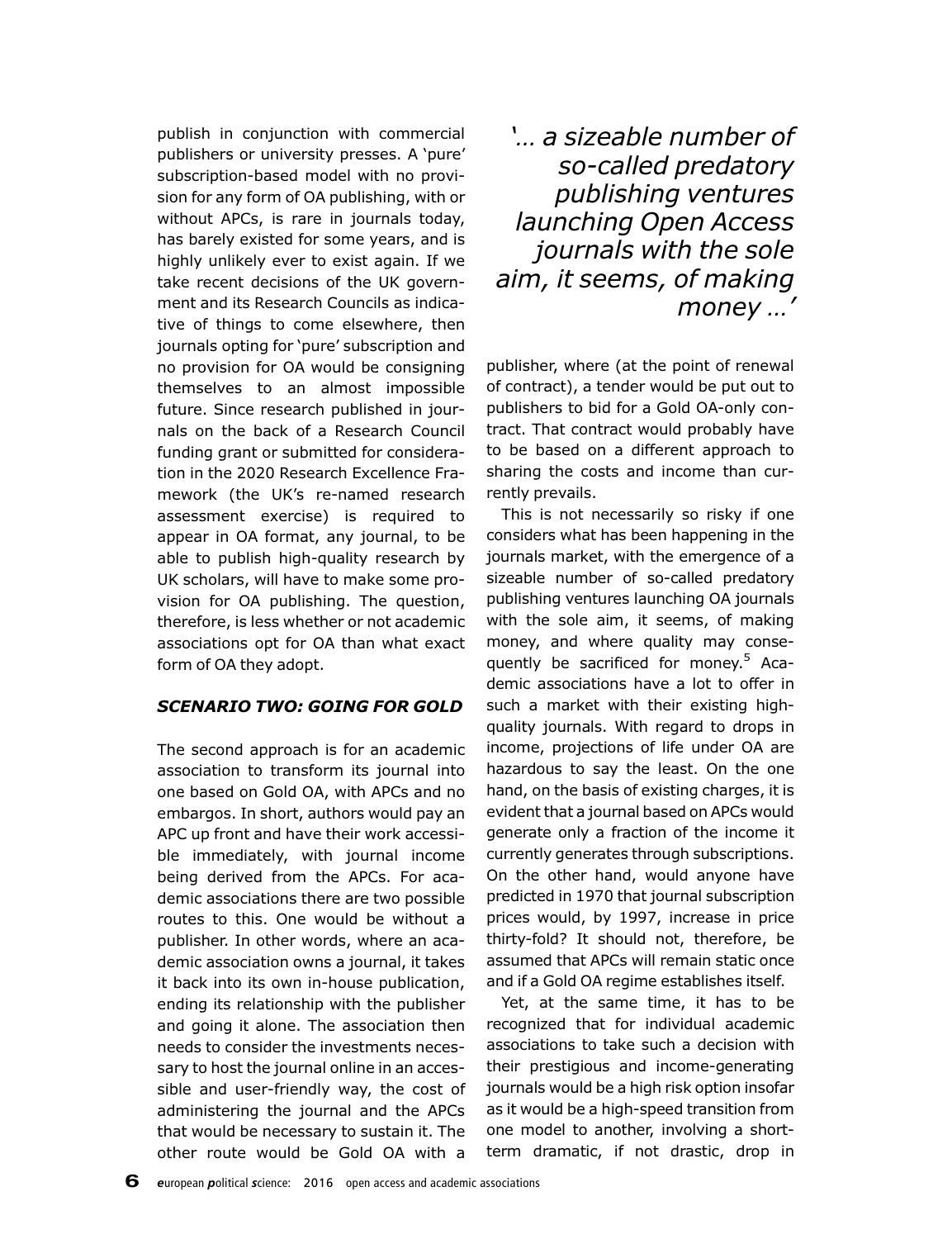income (possibly to nothing if APCs were to be waived for an initial period) and which would undermine the association's other important activities in supporting the academic profession. There are, in short, dangers in going too fast too soon – the industry needs to move roughly together.

#### SCENARIO THREE: GOING GREEN … AND GOLD?

The third scenario is the one based on the (currently predominant) model of Green OA. Green OA allows authors to deposit their work in a repository (electronic archive) at the same time that it has been accepted for publication in a subscriptionbased journal, although this would ordinarily not be the publisher's version of record, but a pre-proof-corrected copy (or Author Accepted Manuscript, AAM). Repositories may be set up and run by the researcher's university or they may choose to deposit their work in a subject repository held by an alternative institution. Publishers will then establish an embargo period on the article, usually, in the social sciences, 12–18 months (although two significant social science publishers – Cambridge University Press and Sage – currently have, in fact, zero embargo months) before it is made available on an OA basis.

Most journal publishers have moved to adopt Green either in response to the OA climate or (in the UK case) in response to legislative or regulatory decisions. There has until now been much debate about whether this Green OA model will be a 'quasi-permanent' state of affairs or whether it is a transitional state to a Gold OA regime, and, if the latter, whether and at what stage there will be a 'tipping point' where the old subscription-based Green model succumbs to the new APC-based Gold OA model. This is impossible to tell because much depends on both the public-regulatory environment and whether this acts as an incentive toward OA, and

on developments in the journals market. With regard to the first (public-regulatory environment), the UK case, as noted above, is instructive and shows the impact on individuals and institutions of public policies that effectively tie OA to career success and future funding. However, there is nothing incompatible between the legislative mandates on researchers' work and their participation in Green OA, meaning that – if OA were only dependent on the regulatory environment – the Green model of OA would likely become a permanent state. It is, therefore, probably more likely to be the second factor (developments in the market) that is more likely to influence a transition beyond Green.

The proliferation of a large number of so-called predatory journals in response to the development of OA was noted above. The question is whether there are any signs of changes taking place in this market place. On the one hand, the most recent data suggest that the growth in predatory journals continues unabated. [Shen and Björk \(2015\)](#page-10-0) show that the number of predatory OA journals rose from 1,800 to 8,000 between 2010 and 2014, with the total number of articles published by these journals rising from 53,000 to over 420,000 in the same period. However, the data also show the regional distribution of the publishers and authors to be highly skewed, with Asia and Africa contributing no fewer than 75 per cent of authors. Their conclusion is that 'the problem of predatory OA seems highly contained to just a few countries, where the academic evaluation practices strongly favor international publication, but without further quality checks'.

At the same time, it is increasingly evident that leading, reputable publishers are adjusting their strategies. Previously, they had focused their attention primarily on developing Green OA 'routes' through their existing journals. Now, however, they are entering the OA market more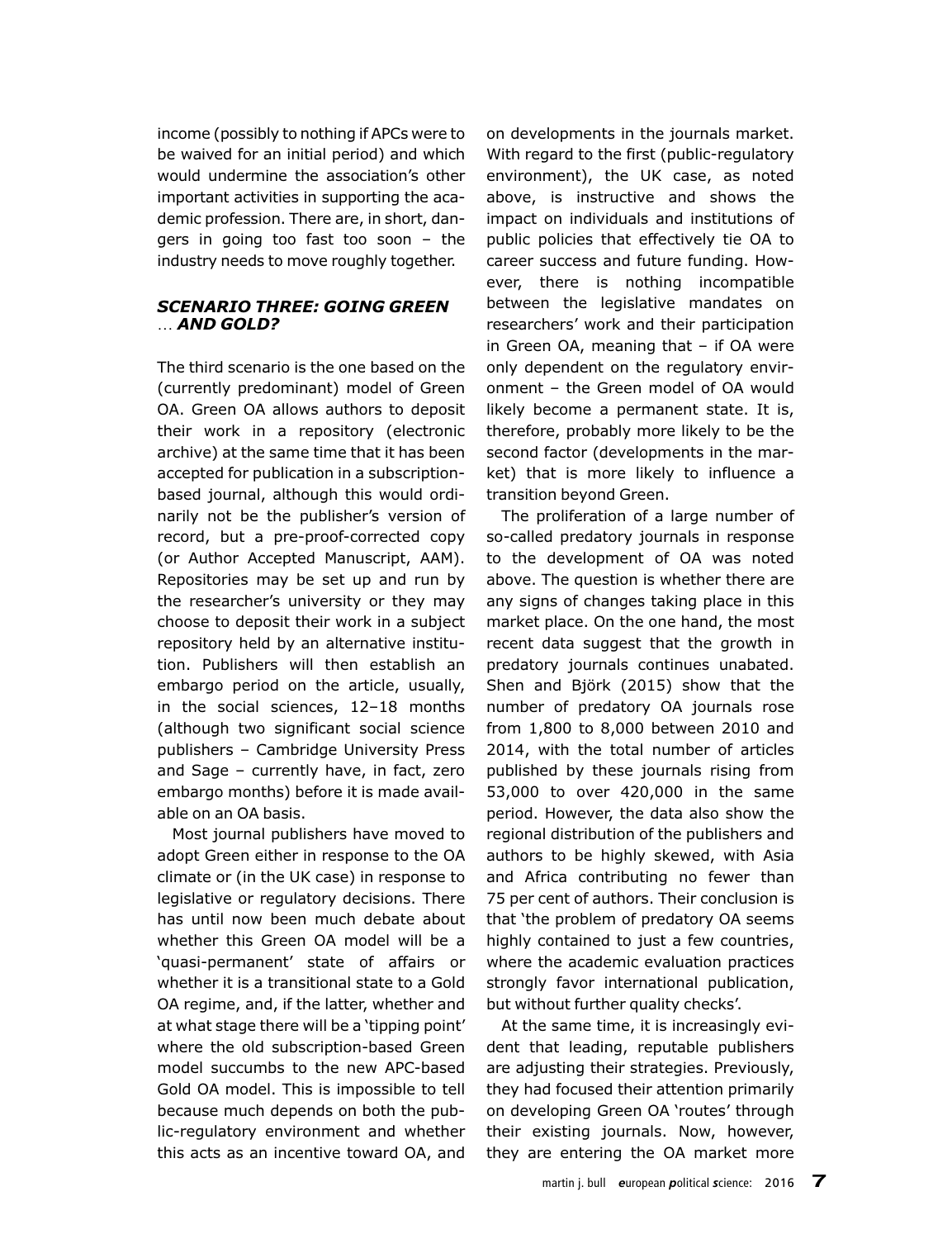directly with new, 'pure' OA journals, based on APCs, with a wide subject brief (so-called 'megajournals') but accompanied with the trappings of quality associated with their subscription-based journals: good editors, editorial boards, refereeing processes and so on ,for example, Palgrave Communications, Research & Politics (Sage).

The combination of these two developments (skewed growth in OA predatory journals and the growth of new 'quality' OA journals from leading publishers) may be gradually changing the nature of market competition. Until now, that competition has been between lower quality (or at least perceived lower quality) Gold OA journals, on the one hand, and thorough-bred Green OA, subscription-based journals on the other. What now appears to be emerging is a more complex market competition between a range of high-quality Gold OA journals, existing Green OA journals and a growing number of predatory journals. Furthermore, if this is a form of 'race for credibility' in the journals market, it seems likely that the competition will separate out into two increasingly unrelated (in terms of authors, readers and geography) sectors: one, a mix of high-quality Gold and Green OA journals, with many publishers active in both; and the other a mix of predatory OA journals in competition for market share.

If so, the danger is of academic associations being left behind, so concerned are they with their existing portfolio of journals, their declining levels of income and the cuts or adjustments that might have to be made in other services to accommodate these changes. Academic associations need, therefore, to be bold, using their prestigious brand of quality, experience in editing journals and strong relationship with publishers, to establish new OA journals with leading publishers which will both provide a new source of income (limited as that will be initially) and also stake a solid claim in a newly emerging

### 'Academic associations need, therefore, to be bold …'

market – and in such a way that it might offset the transitional costs involved in any later change to their existing journals. Academic associations have a reputational stamp of quality associated with their products which – combined with thriving memberships – offer the potential of forging business models with leading publishers that would have the power to establish themselves clearly in what appear to be separating markets – or even to tame the predatory market in the long term. There are already examples of academic associations doing just this. Regional Studies, Regional Science is an OA journal published by the Regional Studies Association in conjunction with Routledge, and the APSA announced its intention, in 2015, to set up an OA journal with Cambridge University Press.

In short, academic associations should not be cowed by OA ideologues whose goal appears to be to cut out the publisher altogether; rather, they should see their existing publishing partners as continuing and future partners in the new OA world. Publishers will continue to add value in all sorts of ways, first and foremost because academic associations will not want, nor can afford, to develop the technology and expertise to host OA journals. At the same time, leading publishers should be looking to academic associations for their experience and expertise in facilitating the production of academic knowledge. There is no reason, therefore, why academic associations and publishers should not continue to be partners in any new OA regime.

#### **CONCLUSION**

OA represents an evident threat to those academic associations whose financial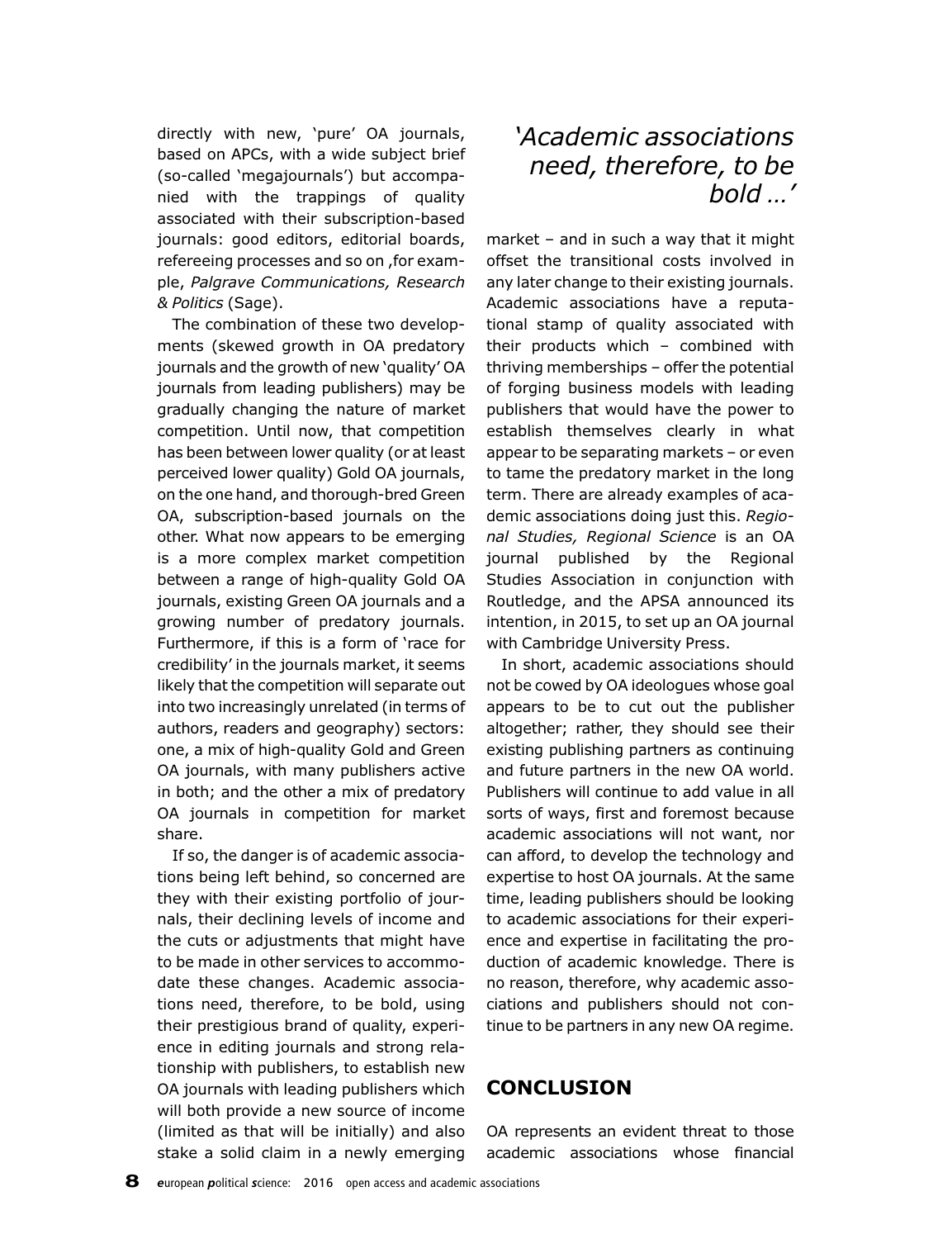success and service to the profession are dependent upon income generated through journals they own and publish in conjunction with publishers. Academic associations have not only become accustomed to a steady, sizeable stream of income from this source but, until recent years, have expanded their organizations on the quiet assumption that the income could only grow. The new reality is that this source of income will not grow, and is very likely to decline. For small academic associations with limited or no funding from journals at all, the impact of these changes is likely to be minimal. For the larger associations with one or more journals, on the other hand, it means re-thinking and maybe reshaping what these associations do as journal income has been an important means of expanding services to their members.<sup>6</sup>

Yet, this is the sort of threat that can also be turned into an opportunity. Rather than simply adjusting their size, shape and services to the new reality, academic associations need to use their most prestigious resource (a thriving membership), their core expertise (facilitating the production of academic knowledge) and their longstanding experience of working with publishers, to consider developing new products in a changing market. The danger, in other words, may be in acting too conservatively in a rapidly changing market. True, it is possible to act prematurely too, yet there is now growing evidence that the OA argument is being won – or is already won – as a consequence of a combination of ideological pressure, technological advances, governmental stances and regulatory changes. The tide is therefore changing and academic associations need to take stock, design a strategy and be bold … if they are not to be beached.

#### Acknowledgements

The author would like to thank David Mainwaring and an anonymous referee for their comments and suggestions on an earlier draft of this article. The views expressed in the article are those of the author and not necessarily of the European Consortium of Political Research (ECPR)

#### **Notes**

1 'Trustees and Financial Report', Years 2000, 2001, 2014: [https://www.psa.ac.uk/psa/about-us/](https://www.psa.ac.uk/psa/about-us/annual-reports) [annual-reports.](https://www.psa.ac.uk/psa/about-us/annual-reports)

2 Although there are exceptions, especially where government regulatory action has been significant, for example, Britain and the Netherlands.

3 It is difficult to draw concrete examples without analyzing several associations in depth, but the University Association for the Contemporary European Studies (UACES) might be a case in point: as publisher of a leading journal (Journal of Common Market Studies), it is commonly recognized as the most active academic association in a field (EU studies) in which competing organizations exist. In addition, the case of The Sociological Review, which was not owned by an academic association, is perhaps instructive. A surplus of £1.2 million was (unknowingly) built up through no action being taken by its owners to re-invest the profit made each year in the discipline, [http://www.timeshighereducation.co.uk/news/](http://www.timeshighereducation.co.uk/news/journal-board-in-the-dark-over-1m-surplus/2018611.article) [journal-board-in-the-dark-over-1m-surplus/2018611.article.](http://www.timeshighereducation.co.uk/news/journal-board-in-the-dark-over-1m-surplus/2018611.article)

4 Although it is not clear whether, in these figures, journals published on behalf of academic associations by commercial publishers are included.

5 For a characterization of 'predatory' journals, see [Beall \(2015\)](#page-10-0) and for Beall's List of 'potential, possible or probable predatory scholarly open-access publishers', [http://scholarlyoa.com/publishers/.](http://scholarlyoa.com/publishers/)

6 It is noteworthy that the UK's Political Studies Association, in November 2014, set up two commissions ('Reaching Out' and 'Adding Depth') 'to undertake a fundamental review of how the PSA operates in terms of membership groups, the educational journey, member services and a host of other issues'. Part of the context is described as, 'Traditional funding models for learned societies are changing, the